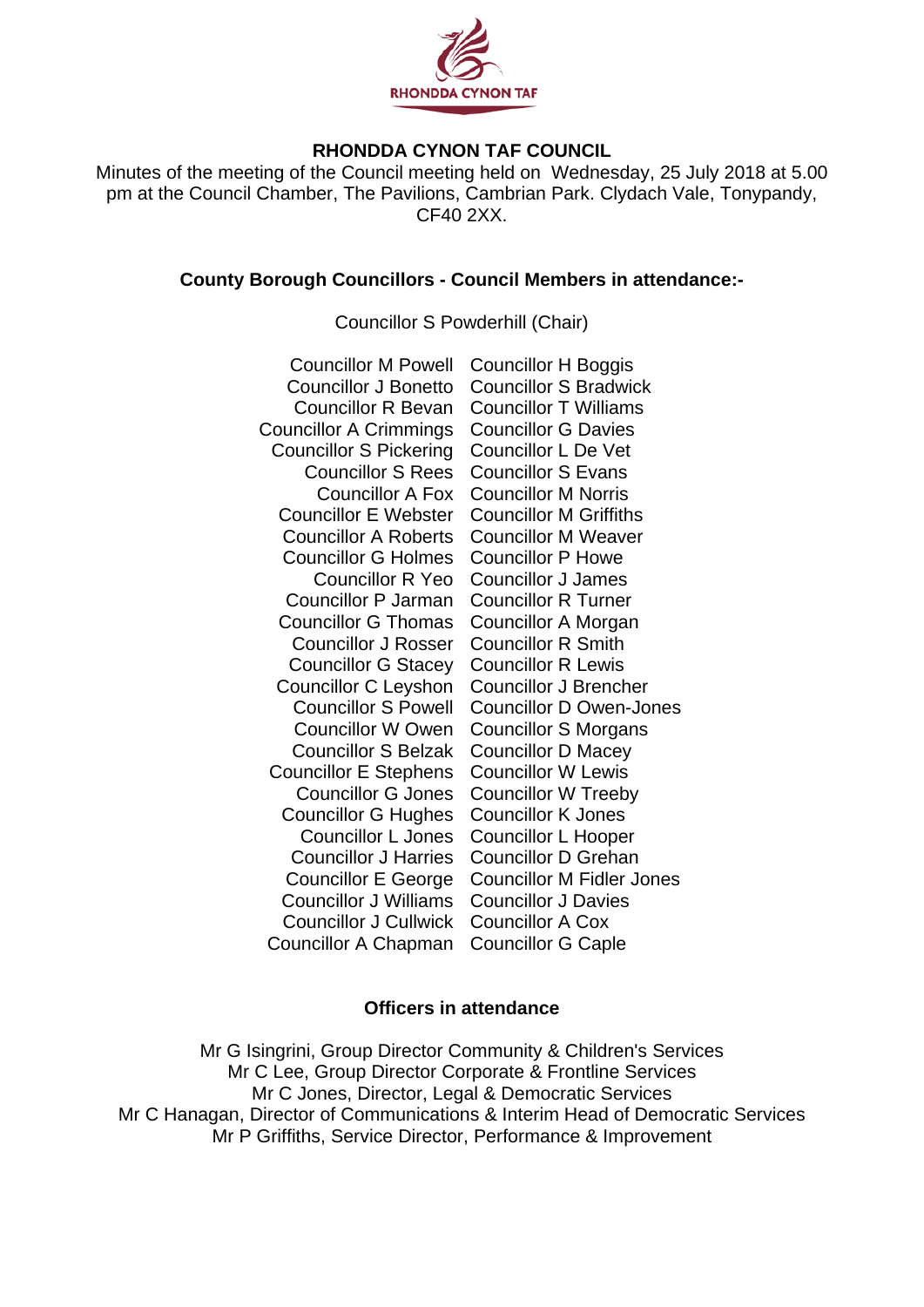### **31 APOLOGIES**

Apologies for absence were received from County Borough Councillors L.M.Adams, A. Calvert, A.Davies-Jones, M Diamond, S.M.Evans, M.Forey, H.Fychan, G.E.Hopkins, K.Morgan, M.Tegg, L.Walker, G.D.G.Williams, D.H.Williams and C.J.Willis.

## **32 DECLARATION OF INTEREST**

In accordance with the Council's Code of Conduct, there were no declarations made pertaining to the agenda.

## **33 PRESENTATION BY THE LOCAL DEMOCRACY AND BOUNDARY COMMISSION FOR WALES**

The Mayor welcomed Mr O Watkins, M Redmond and D Mosley to the meeting and through the aid of a PowerPoint presentation Members were advised of the Local Democracy and Boundary Commission for Wales - Electoral Review for Rhondda Cynon Taf, 2018.

Members were provided details in respect of the review including the statutory criteria and commission policies, council size model, development of proposals and the continuation of involvement through consultation with local Members.

In respect of the council size model Members were advised that due to the factors needed to be taken into consideration, it would place the Council within Category two, with the Commission determining that Category two Councils should have a councillor to population ratio of 1:3,000, resulting in a Council size aim of 79. Members were further advised however that the Commission had set constraints in Council size with a maximum size of 75 members. The officers therefore confirmed that the review would concentrate on a Council size of 75 Members for Rhondda Cynon Taf, and application of this policy would result in a ratio of one councillor to 2,302 electors.

The Commission Officers continued their presentation advising of the factors that they would take into consideration within their review including natural boundaries (topography, rivers etc) and manmade boundaries (major road networks, rural and urban divides) and also commented on the things that would not be considered such as postcodes or addresses. Member's attention was drawn to areas of concern, with four wards within the County Borough having a variance of greater than 25%.

The presentation was concluded by the Officers advising of how the Council could assist going forward with the review and the timetable of events.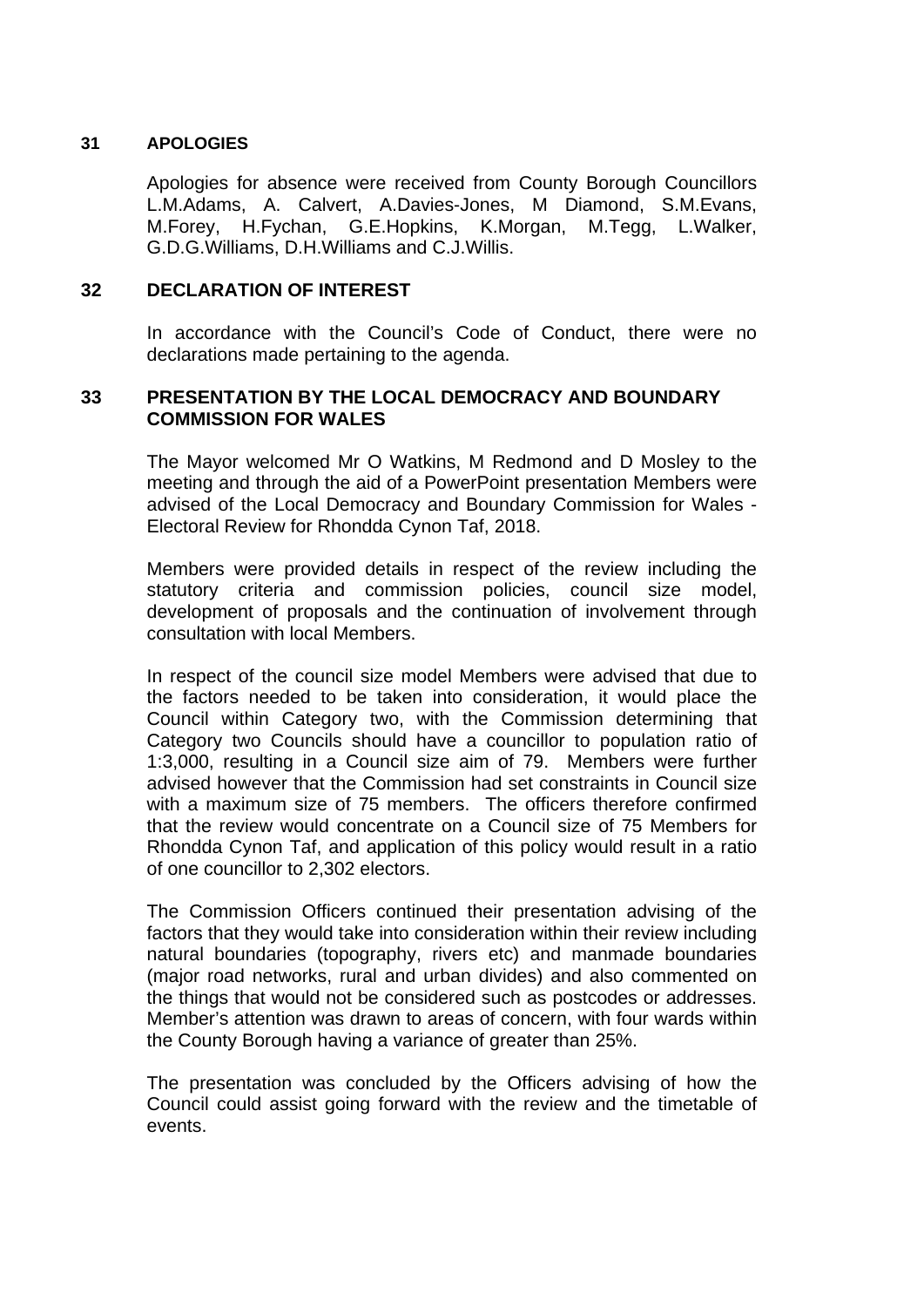Members thanked the officers for the presentation and the approach taken to date with question and answer sessions for both officers and group leaders and spoke of the approach to be taken forward by the Council, with further detailed discussion at the Overview & Scrutiny Committee in September. Members were also advised that a presentation was being made to the Town and Community Councils on the  $26<sup>th</sup>$  July.

Members raised the need for the review to take into consideration the local government bill to be taken forward by Welsh Government, which will include reform of local authority electoral arrangements, including reducing the voting age to include 16 and 17-year-olds, which would impact on the electoral figures going forward.

The Boundary Commission officers thanked the Members for their comments and welcomed further comments, observations and suggestions to assist them in their review. Following conclusion of the item the officers left the meeting.

# **34 ANNOUNCEMENTS**

- 1. The Mayor congratulated Daniel Davies of Trallwn who was crowned 'The Voice Kids' champion 2018 on his recent success and spoke of the talents and caring personality of the young man, who was currently a pupil at Hawthorn High School. County Borough Councillor M Powell, local Member also spoke highly of Daniel who was a credit to his family, the Community and to the County Borough. It was noted that Daniel and his family would be invited to the Parlour for an official acknowledgment of his success.
- 2. The Leader joined County Borough Councillor R Turner and P Jarman on their best wishes to Ms K May, Head of Democratic Services on her impending retirement and it was noted that on behalf of all Members a letter would be sent to Ms May.
- 3. County Borough Councillor G Holmes handed a petition to the Mayor on behalf of residents of Dan Caerlan, Llantrisant on the reinstatement of Dan Caerlan's Children Park.
- 4. County Borough Councillor J Harris wished every success to the Pendyrus Male Voice Choir for its forthcoming trip to the festival Interceltique de Lorient on the 2<sup>nd</sup> August, where the choir would be flying the flag for Rhondda Cynon Taf.
- 5. County Borough Councillor R Lewis advised Members of a recent event attend at the Senedd by County Borough Councillor M Webber, T Leyshon, J Bonetto and himself in respect of 'Lucy's Law' which was subject to a Notice of Motion by the Council on the 28<sup>th</sup> February, 2018 Minute (110 refers), with campaigners thanking the Council for its support to the campaign.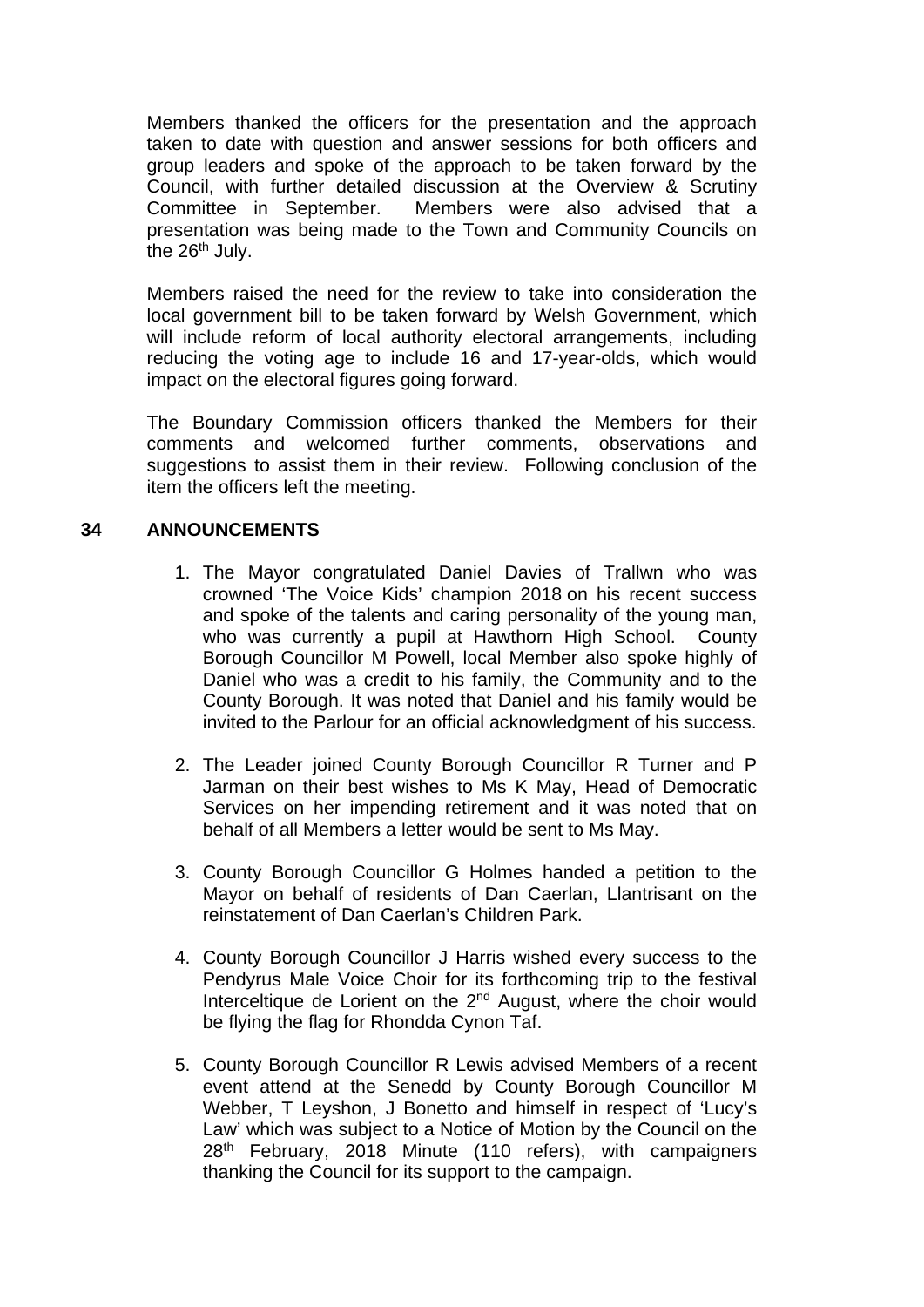- 6. County Borough Councillor P Jarman acknowledged the success of 'Howards Angels', following the team's win of a 'Drink Wise Age Well' Curling competition within Cwm Taf. County Borough Councillor Jarman commented on the success of the group who have demonstrated that people can age well and it was confirmed that the team would be invited to the Mayor's Parlour to note their achievement.
- 7. County Borough Councillor A Cox handed the Mayor a petition on behalf of the residents of Porth, calling on the Leader to meet with residents and Porth Councillors to discuss the problems with parking and traffic management in the North Road / Syphon Street / Edwards Street / Cross Street area of Porth and following a consultation with the residents, implement an appropriate scheme.
- 8. The Mayor announced the recent bereavement of Town Councillor Keri Woodward.

## **35 MINUTES**

The Council **RESOLVED** to approve the minutes of the 27<sup>th</sup> June, 2018 as an accurate reflection of the meeting subject to the amendment of Minute 22 (Presentation – Transport for Wales) that Members were advised to write in with their questions to Transport for Wales and that responses would be returned to Members directly.

### **36 STATEMENTS**

- 1. The Leader placed on record his thanks to South Wales Fire & Rescue on behalf of the Authority for the work undertaken over the past few weeks tackling wild fires, in the recent dry weather conditions. The Leader advised of a recent visit to Tonypandy Fire Station where he and other Authorities met with Alun Davies AM and had the opportunity to formally thank the Chief Fire Officer and fellow fire officers for their hard work. The Leader spoke of the invaluable work of the aerial fire fighting measures with the helicopter water bombing target areas. The Leader requested that a letter be sent to the Chief Fire Officer, by the Mayor, recording the Authority's thanks for all of the fire-fighters hard work and efforts.
- 2. The Leader took the opportunity to advise Members of the recent events that had taken place to mark the 25<sup>th</sup> Anniversary of the Council's twinning with Ravensburg, in Germany. The Leader commented on the commitment between both Ravensburg and Rhondda Cynon Taf to establish better twinning links, through a letter of intent, which would assist with educational trips going forward. The Leader also spoke of the opportunity for the Authority and Ravensburg to apply for Erasmus funding through a European funding stream to support exchange visits for students and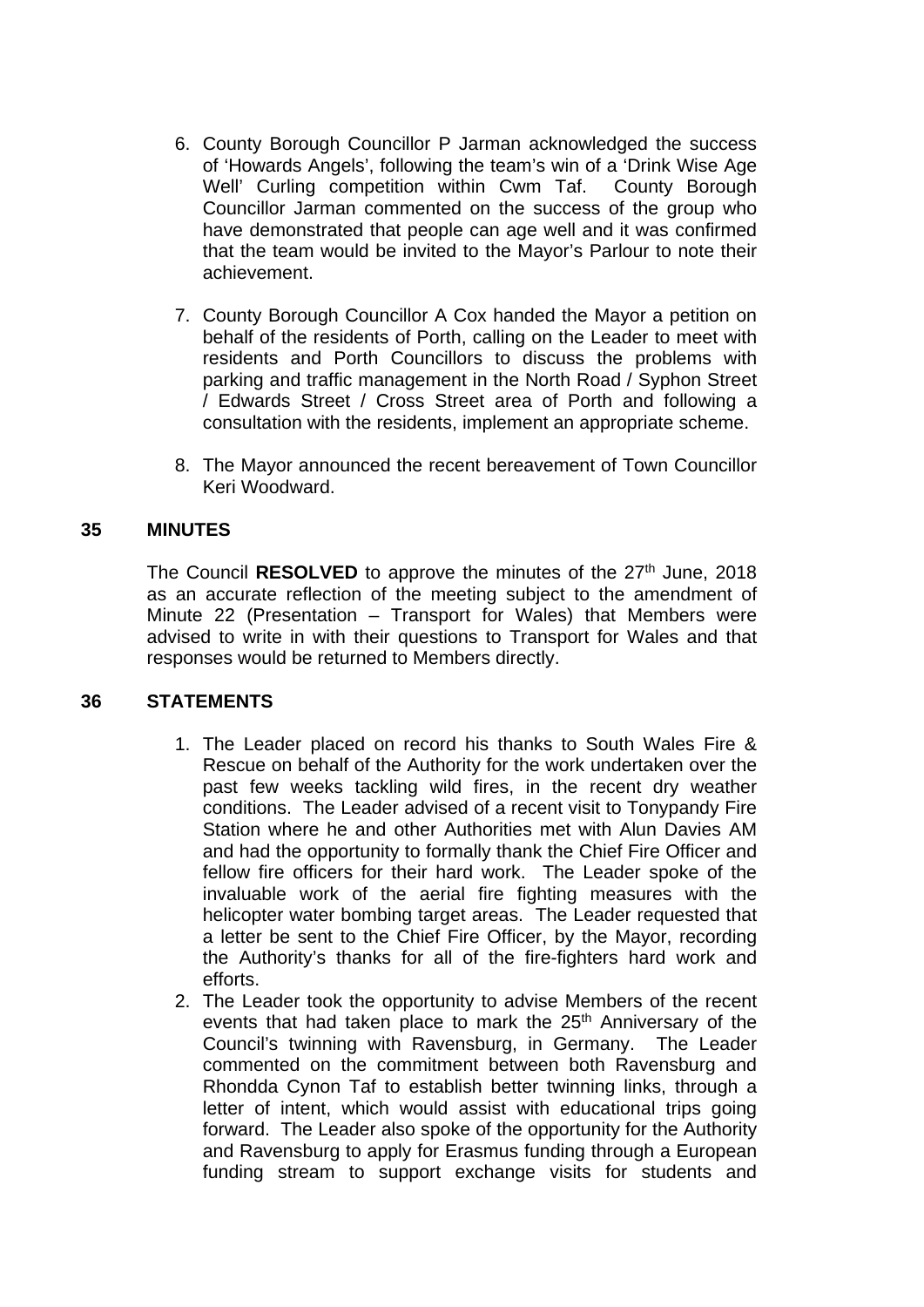promotion of adult education, with Ravensburg leading on the bid on behalf of the two.

# **37 MEMBERS' QUESTIONS**

### **1. From County Borough Councillor L.M.Adams to the Leader of the Council (County Borough Councillor A.Morgan)**

"Will the leader of the Council provide an update on the WLGA's discussions with the Welsh Government on the proposals to reorganise local government?"

**Note:** The Mayor advised that as County Borough Councillor M Adams had submitted apologies for the meeting, the question was not put.

### **2. From County Borough Councillor J.Cullwick to the Cabinet Member for Adult Community Services and Welsh Language (County Borough Councillor G.Hopkins)**

"Our very elderly residents in RCT get a free TV licence and an extra £100 fuel allowance to make life more pleasant. Yet often they cannot return to a parking space near their property if they go out for a drive. Has RCT considered how to best help these very elderly residents who want to retain their independence and community involvement or as long as possible?"

**Note:** The Mayor informed Members that in the absence of Councillor G.Hopkins a response would be made in writing.

# **3. From County Borough Councillor H.Boggis to the Cabinet Member for Education and Lifelong Learning (County Borough Councillor J.Rosser)**

"How does the Council encourage and promote the take up of Free School Meals in schools across the County Borough?"

## **Response from County Borough Councillor J Rosser**

• Members were advised that all eligible families were actively encouraged to take up the offer with schools actively signposting entitled parents to available support, and often help with the completion of necessary paperwork. The Council's Benefits team also encourage eligible parents to apply through social media and the website, and also advise parents who are applying for other concessions. Members were advised that the Council's Benefits and Catering teams work closely together, and with other agencies, to support increased take up of those entitled to FSMs. County Borough Councillor Rosser concluded her response by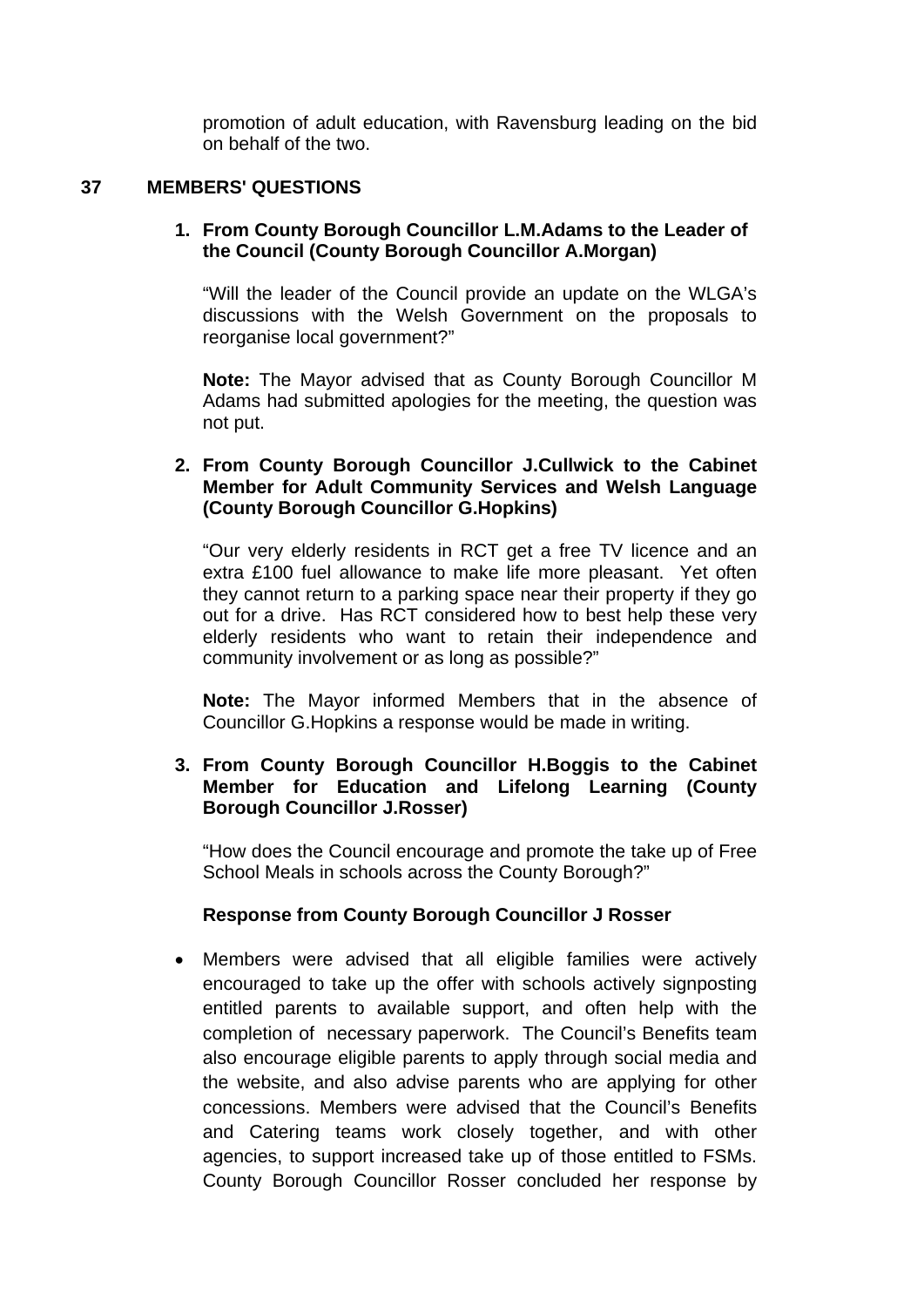advising of the flexible use of FSM entitlement – where pupils can purchase sandwiches/baguettes as opposed to just set meals and the creation of private accounts created by the Benefits team with schools, to prevent any stigma attached to FSM for the pupils entitled.

# **Supplementary question from County Borough Councillor H Boggis**

What steps will the Council be taking to ensure that children who have access to FSMs are provided for during the summer holidays?

# **Response from County Borough Councillor J Rosser**

Councillor Rosser advised that the Authority would continue to ensure that children don't miss out over the school holidays and advised that the Council would once again be running free summer holiday clubs for schools with high FSM numbers, with an extra 3 schools added to the Welsh Government subsidised programme for this year, adding that Councillor Boggis would be pleased to know that Penywaun Primary School was to be included as part of the pilot.

Members were advised that the SHEP (School Holiday Enrichment Programme) would run for 4 weeks of the holidays between 31<sup>st</sup> July to the 23<sup>rd</sup> August, over Tuesdays, Wednesdays and Thursdays for Children aged 7-11, although siblings over the age of 5 were also able to benefit. Councillor Rosser advised that the sessions would include breakfast and lunch with a range of activities for children to enjoy.

# **4. From County Borough Councillor G.W.Hughes to the Cabinet Member for Environment, Leisure & Heritage Services (County Borough Councillor A.Crimmings)**

"Will the Cabinet Member make a statement on the Council's investment in athletic facilities in the County Borough?"

# **Response from County Borough Councillor A Crimmings**

The Cabinet Member commented on the excellent progress being made on the £3m Ynys athletics facility in Aberdare, which forms part of the Council's wider investment in the area. County Borough Councillor Crimmings spoke of her recent visits to the site and how impressed she was with the way it was shaping up.

Members were advised of the plans to install a new six lane running track around the new 3G sports pitch at Bryncelynnog Comprehensive School, and she added that this would include a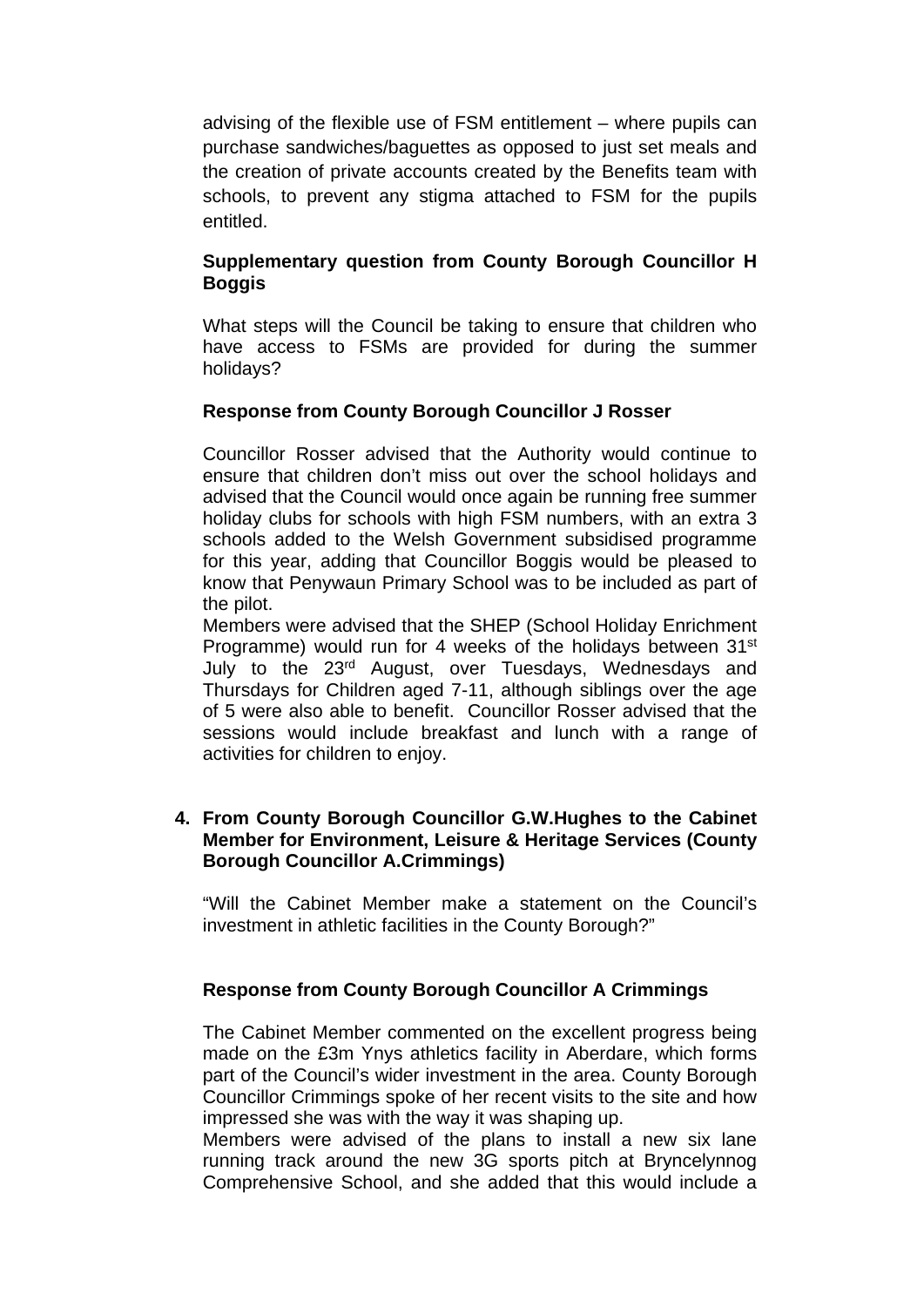100m sprint area along one of the straights.

Councillor Crimmings added that Councillor Hughes would be pleased to know that the Council were also looking at options to improve the King George's Park facility, and further details of this scheme would be announced in the future. This would mean that the three main areas of the County Borough would have state of the art athletics facilities to make use of, which she added would be the envy of many other Councils across Wales.

# **Supplementary question from County Borough Councillor G Hughes**

I'm pleased to hear of the investment into King George and I'm sure the athletic groups will be too. Sport and physical activities is of great importance in development and monitoring of wellbeing, can you provide us with an update on 3G improvements and the importance of outdoor activities?

# **Response from County Borough Councillor A Crimmings**

Councillor Crimmings agreed on the importance of physical activity within communities for the benefits of residents health and well being for both the younger and older generation. Members were advised that the work was progressing well with the Council's ambitious plan to ensure that residents live within 3 miles of a 3G facility, with work ongoing at facilities in Porth and Ferndale, whilst future schemes were also continuing in Beddau and Penywaun.

Investing in creating a healthy and active RCT remains a core commitment of the administration, and through RCT Invest, the completion of these schemes would take the overall number of 3G pitches delivered to 13.

Councillor Crimmings advised of the progress made in relation to the younger generation of the County Borough, with continued improvements with the play area improvements programme, where over half of the total improvements across Wales have come within in Rhondda Cynon Taf over the last three years. The Cabinet Member concluded by expressing how pleased she was with the work being taken forward.

# **5. From County Borough Councillor L.Hooper to the leader of the Council (County Borough Councillor A.Morgan)**

"With the recent announcement by the Department for Works and Pensions of its plans to relocate an estimated 1700 staff to the Treforest Industrial Estate, what plans does the Council have to increase capacity on the surrounding roads to the Estate?"

# **Response from County Borough Councillor A Morgan.**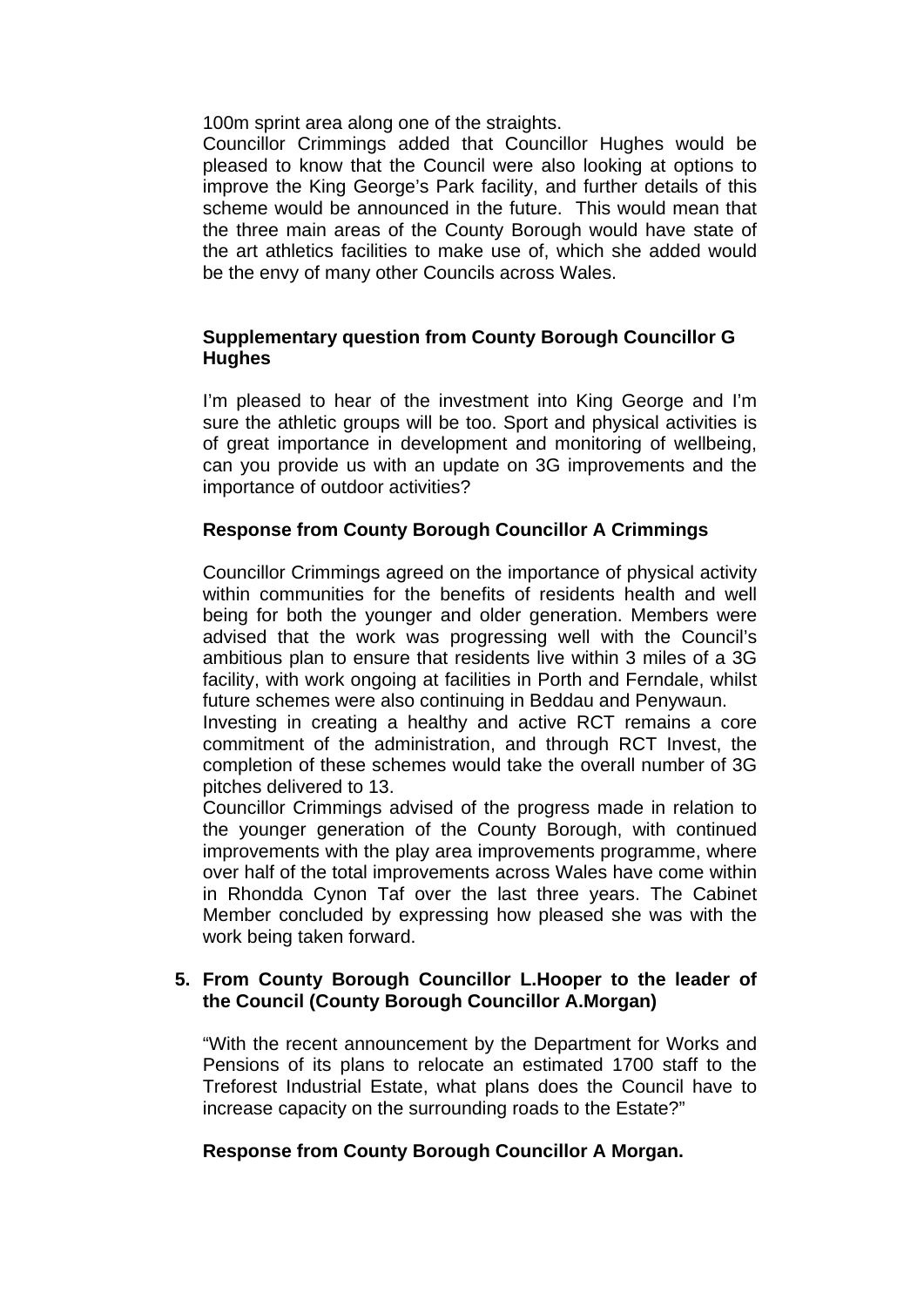The Leader responded to the question although was mindful that the proposed new development for DWP was currently the subject of a live planning application, so did not want to predetermine any aspects. However, he noted that he was aware that there was not enough parking spaces available at the site and advised of the discussions that had been taken forward with Welsh Government in respect of potential works with the offslip of the A470 north bound and spoke of the current traffic problems and acknowledged the potential hazardous conditions with vehicles utilising the hard shoulder during heavy traffic periods. The Leader commented on discussions with Welsh Government in respect of the potential addition of a new station at Nantgarw, as it was recognised that the current Treforest stop to be unsafe due to its location and ease of access. He added that the intention would be to fast track the new station and to improve Treforest for public transport usage, with the potential usage of buses and the metro.

### **Supplementary question from County Borough Councillor L Hooper**

I welcome the relocation of jobs and the significant investment to the County Borough, although I share the concerns of the local residents in respect of travel arrangements. There is a large emphasis on staff using the metro, but with the new office being in place from 2021 there is a time difference with the valley lines electrification of 2023, meaning people will need to drive to work on already congested roads into the estate, especially the A473 Tonteg bypass into the industrial estate. Will the Council explore options and consider improvements and I ask the Leader to publish options and commit to improvements before the new offices are up and running?

### **Response from County Borough Councillor A Morgan.**

The Leader responded by advising that he would not commit to anything as a transport assessment would need to be completed as part of the planning application process. The Leader commented on the positive regeneration of the site and the bringing of jobs into the County Borough rather than offices being located within the Cardiff area. He continued by adding that both Welsh Government and Transport for Wales were very positive with the potential of accelerating the timelines for the metro, adding that 2023 was the timescale for full electrification of valley lines when the proposal was a phased approach of implementation across the valley lines. The Leader concluded by adding that lots of work was ongoing in the background and that he was confident that the DWP timescales could be met.

### **REPORT OF THE DIRECTOR, CABINET & PUBLIC RELATIONS**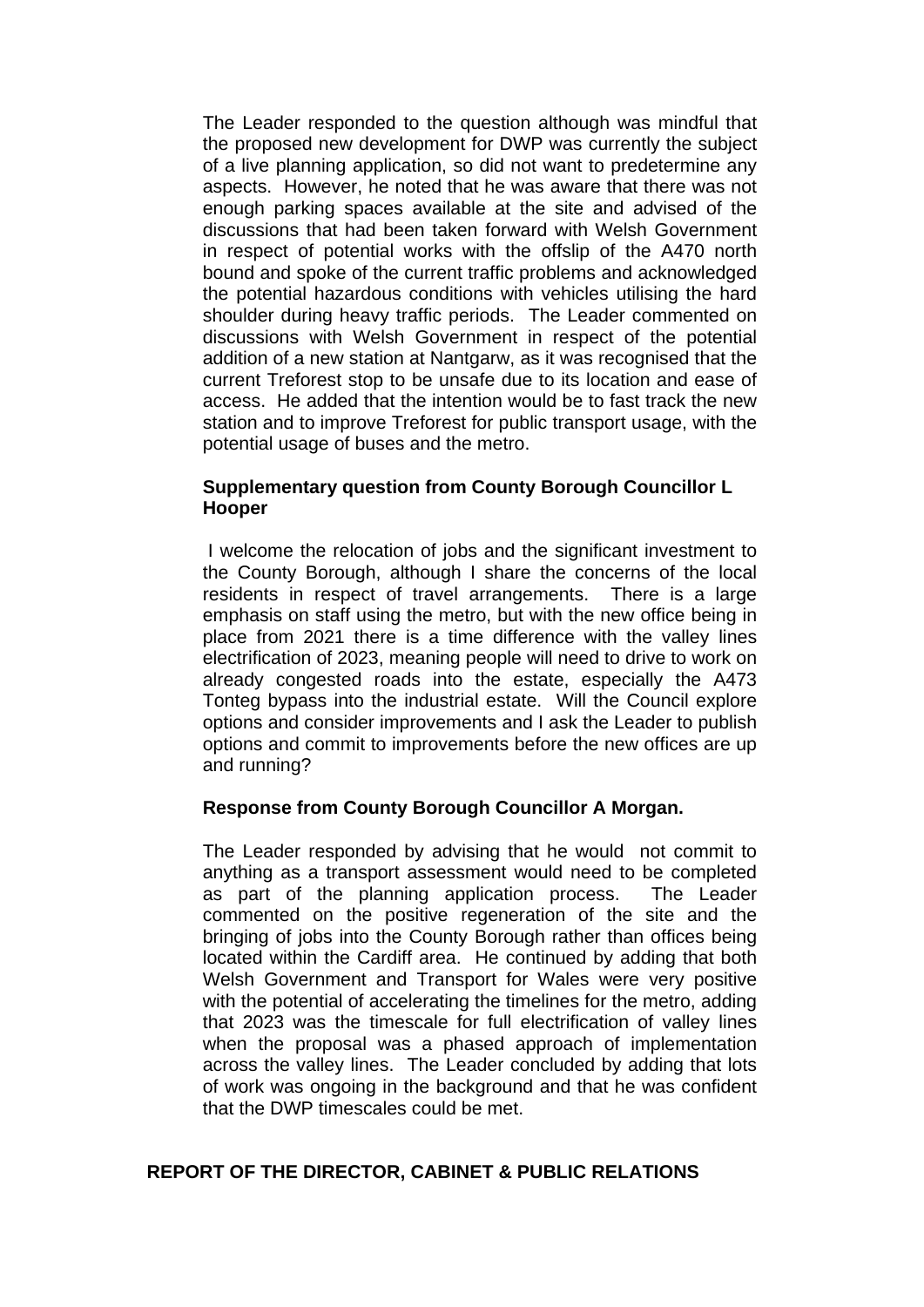### **38 COUNCIL WORK PROGRAMME AND CALENDAR UPDATE**

The Service Director, Cabinet & Public Relations referred Members to his report which provided Members with the revisions to the Calendar of Meetings, as agreed at the Council AGM, in respect of forthcoming Committee meetings for both Council and Overview & Scrutiny. The Service Director explained that due to the timescale of events proposed in respect of the Boundary Commission review it would be necessary to amend some of the Committee meetings already scheduled.

Members were referred to 5.1 of the report which highlighted the new dates going forward and it was confirmed that the Health & Well Being Scrutiny Committee would take place on the 25<sup>th</sup> September, 2018.

### It was **RESOLVED**:

- 1. That the meeting of Council scheduled for the 5<sup>th</sup> September is postponed to the 19th September 2018, for the reasons identified within section 4 of the report.
- **2.** To note the revised dates to previously published Scrutiny Committee meeting dates that are due to take place later in the Municipal Year and identified in section 5 of the report, with the inclusion of Health & Wellbeing scrutiny committee taking place on the 25<sup>th</sup> September, 2018.
- **3.** That the relevant Committee work programmes are amended to take into consideration the changes listed above.

## **REPORT OF THE CHIEF EXECUTIVE**

### **39 THE COUNCIL'S CORPORATE PERFORMANCE REPORT**

The Service Director, Performance & Improvement provided Members with the Council's draft Corporate Performance Report (CPR) which contained progress for 2017/18 and plans for 2018/19 in respect of the Council's three strategic priorities. Members were also advised that the report also set out how the CPR enables the Council to meet its statutory reporting requirements.

Members were referred to Appendix 1 of the report which detailed the draft CPR, which was structured around the Council's priorities of Economy, People & Place. The Service Director commented that the CPR provided elected Members, partners, residents, staff and regulators with an overview of progress and plans, as well as access to further detailed information.

Members were advised that the draft had also been presented to the Finance & Performance Scrutiny Committee for pre-scrutiny and to the Cabinet on the 17<sup>th</sup> July.

Members discussed in detail aspects of the report although overall felt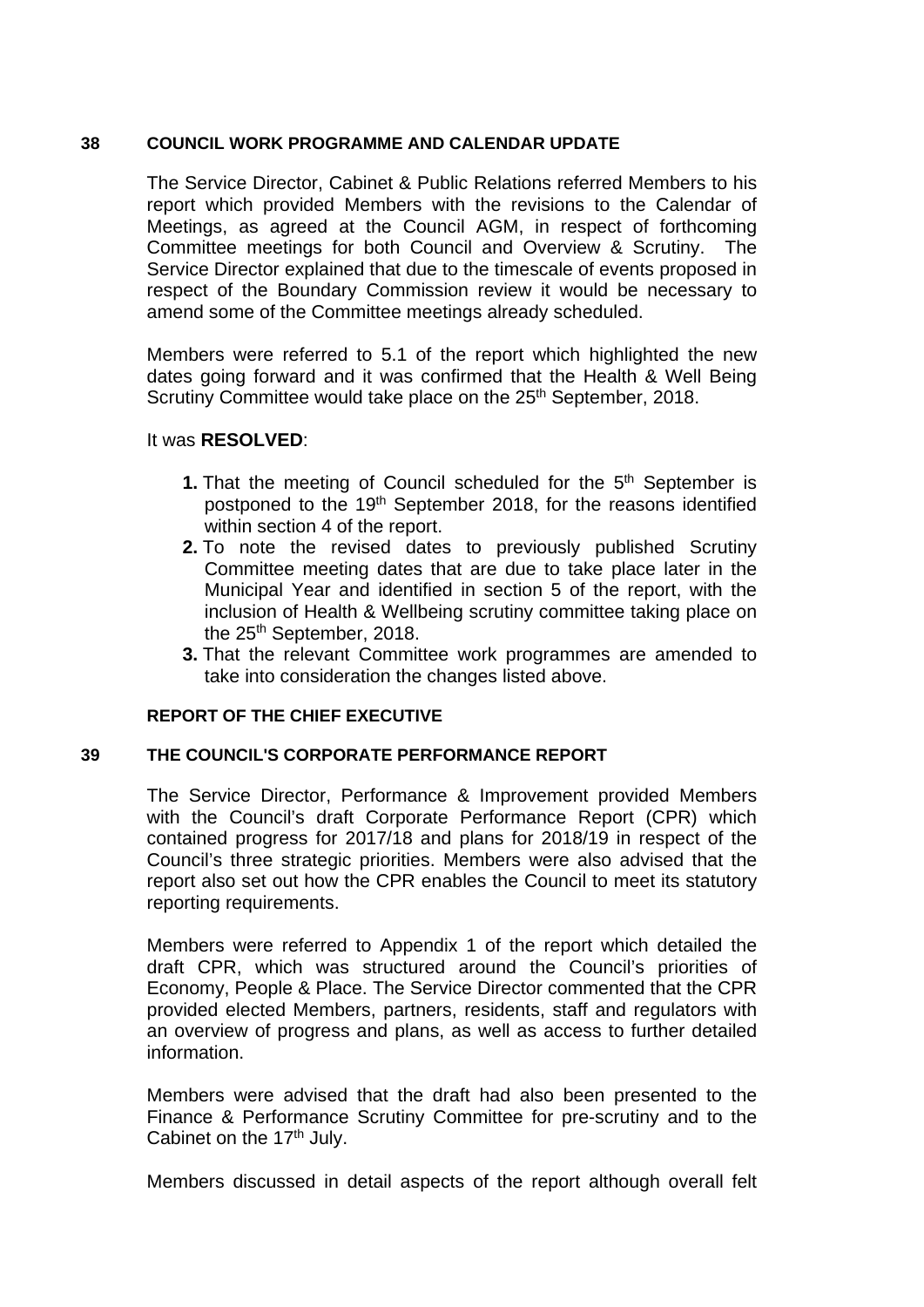that the report was a fair and balanced reflection and assessment of the work of the Council, highlighting both services working well and areas that needed further improvements.

The 'period poverty' – breaking down barriers section of the report was discussed with Members requesting that in addition to the availability of free sanitary provisions as referenced within the report, the educational and awareness raising recommendations of the scrutiny working group are also taken forward and highlighted within the document.

Following detailed discussions and questions to the Service Director, it was **RESOLVED**:

1. To approve the draft CPR (as attached at Appendix 1) taking into account Members comments.

### **REPORT OF THE GROUP DIRECTOR, CORPORATE & FRONTLINE SERVICES**

### **40 ANNUAL TREASURY MANAGEMENT REVIEW**

In accordance with the requirements of both the CIPFA Code of Practice on Treasury Management and the CIPFA Prudential Code for Capital Finance in

Local Authorities through Regulations issued under the Local Government Act, 2003, the Group Director, Corporate and Frontline Services provided Members with information on the following:-

- The Council's Treasury Management activity during 2017/18; and
- The actual Prudential and Treasury Indicators for 2017/18.

Following the observations made by the Group Director, Corporate and Frontline Services and a discussion, it was **RESOLVED –** to note the contents of the report.

### **41 MEDIUM TERM FINANCIAL PLAN - UPDATE**

Through the aid of a PowerPoint presentation the Group Director, Corporate & Frontline Services provided Members with an update on the Medium Term Financial Plan for 2018/19 to 2021/22, based on current modelling assumptions in advance of formulating the detailed budget strategy proposals for 2019/20 during the autumn.

The Group Director explained that whilst investment through the use of one off funds had been very positive, it was recognised that further work must be done to address base budget shortfalls and further difficult decisions needed to be considered to balance its ongoing revenue budget into the medium term.

Members were provided with information surrounding the key assumptions in respect of income and expenditure. The Group Director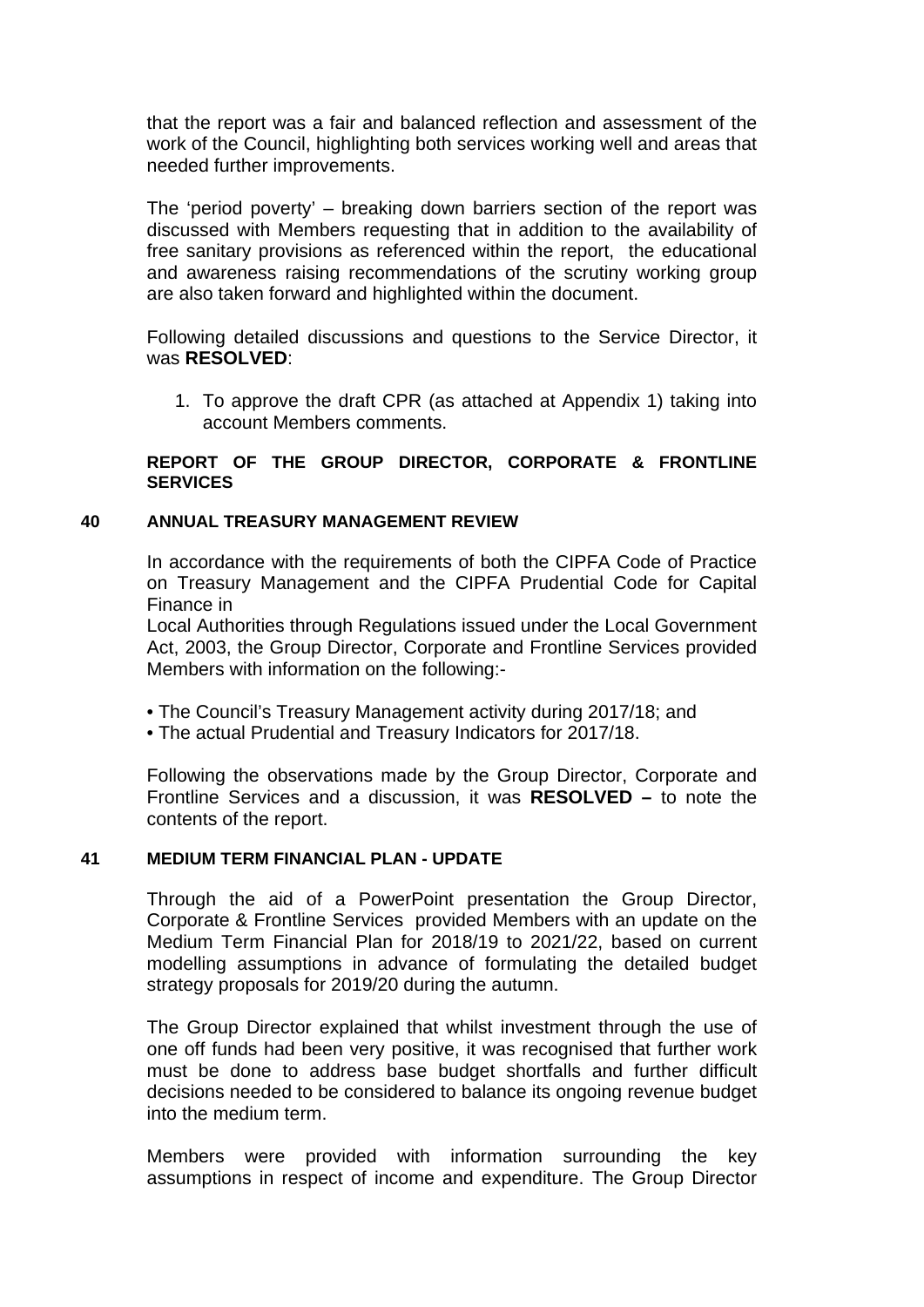continued by explaining to Members that the modelling assumptions were all subject to change and would be reviewed as part of the detailed budget strategy work in the autumn. The 'base case' includes a reduction in Welsh Government funding of 1% per annum over the three year period. The variability of the potential level of Provisional Settlement from Welsh Government has a significant impact on the budget gap, at £3.6M per 1% as illustrated within the projected budget gap graph within the presentation.

Following detailed discussions it was **RESOLVED**:

- 1. To note the current position modelled in respect of the 'Medium Term Financial Plan 2018/19 to 2021/22' and receive further updates in the Autumn as part of the annual budget setting process
- 2. That all Members endorse the position of all 22 Council Leaders across Wales formally writing to the Secretary of State for Education and also writing to the First Minister, asking Welsh Government to make up the short fall within each of the Councils set budget for the 2018/19 financial year, due to the impact of the teacher pay rise implications, recently announced by the UK Government.

### **REPORT OF THE DIRECTOR, LEGAL & DEMOCRATIC SERVICES**

### **42 CARDIFF CAPITAL REGION CITY DEAL JOINT OVERVIEW AND SCRUTINY COMMITTEE**

The Director, Legal & Democratic services provided Members with an overview of his report which provided details of the establishment of a Joint Overview and Scrutiny Committee to scrutinise the Cardiff Capital Region City Deal (the "CCRCD") as commended by the Overview and Scrutiny Committee at its meeting on the 25<sup>th</sup> June, 2018.

### It was **RESOLVED**:

- 1. To endorse the creation of a Joint Overview and Scrutiny Committee ("JOSC") as detailed within the report for the purposes of scrutinising the CCRCD and Cabinet and which shall comprise of an elected Member from each of the ten CCRCD constituent authorities, namely: Blaenau Gwent, Bridgend, Cardiff, Caerphilly, Merthyr Tydfil, Monmouthshire, Newport, Rhondda Cynon Taf, Torfaen and the Vale of Glamorgan; as commended by the Overview and Scrutiny Committee.
- 2. To nominate County Borough Councillor Graham Thomas to represent the Authority on the proposed CCRCD JOSC.
- 3. To note that each of the ten constituent authorities of the CCRCD will all individually and collectively need to agree to the